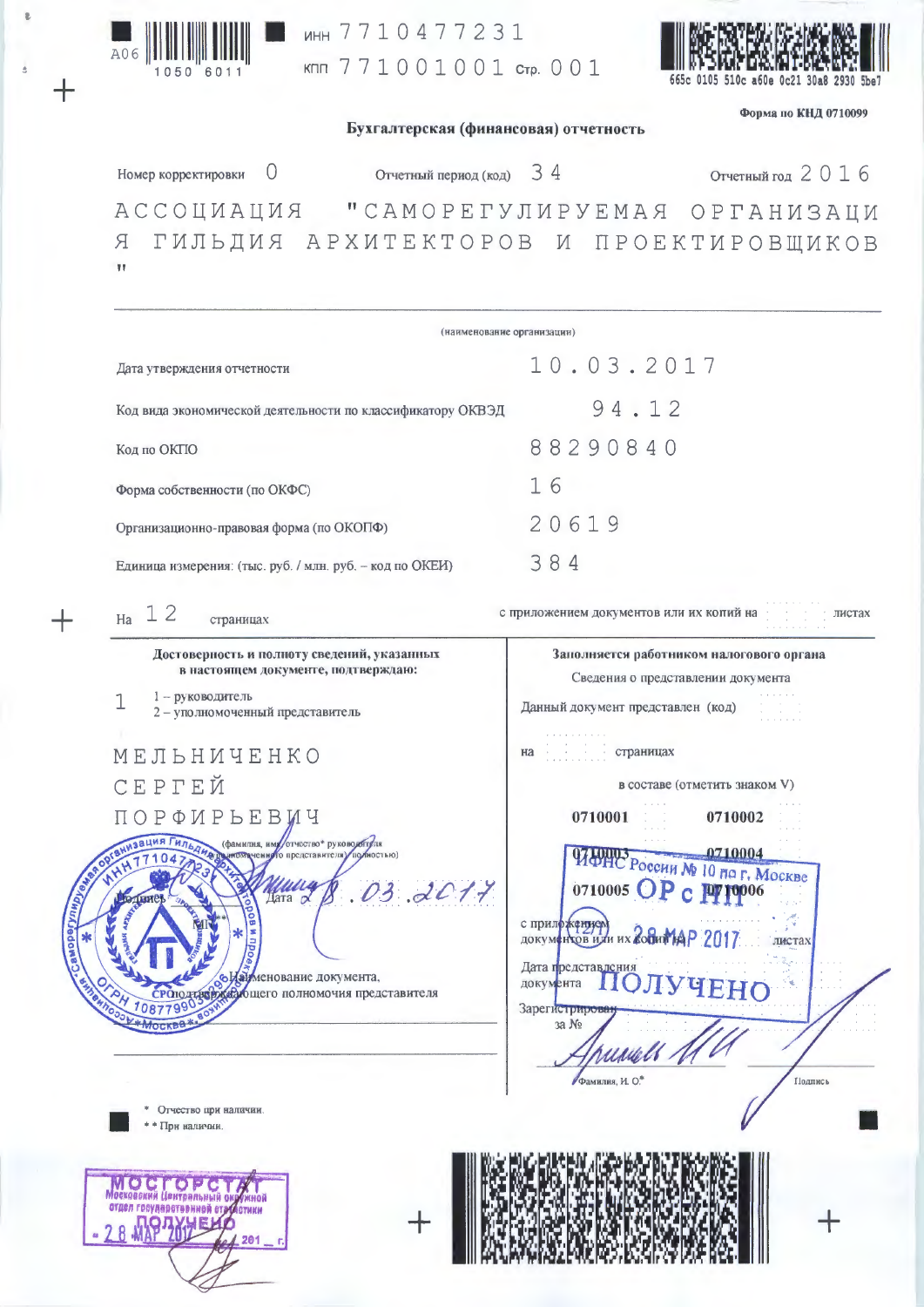

 $\overline{+}$ 





| Местонахождение (адрес) |  |  |
|-------------------------|--|--|
|-------------------------|--|--|

Почтовый индекс 123001

Субъект Российской Федерации (код) 77

| Район                                      |                                |
|--------------------------------------------|--------------------------------|
| Город                                      |                                |
| Населенный пункт<br>(село, поселок и т.п.) |                                |
| переулок и т.п.)                           | Улица (проспект, САДОВАЯ Б. УЛ |
| Номер дома<br>(владения)                   | 8                              |
| Номер корпуса<br>(строения)                |                                |
| Номер офиса                                |                                |

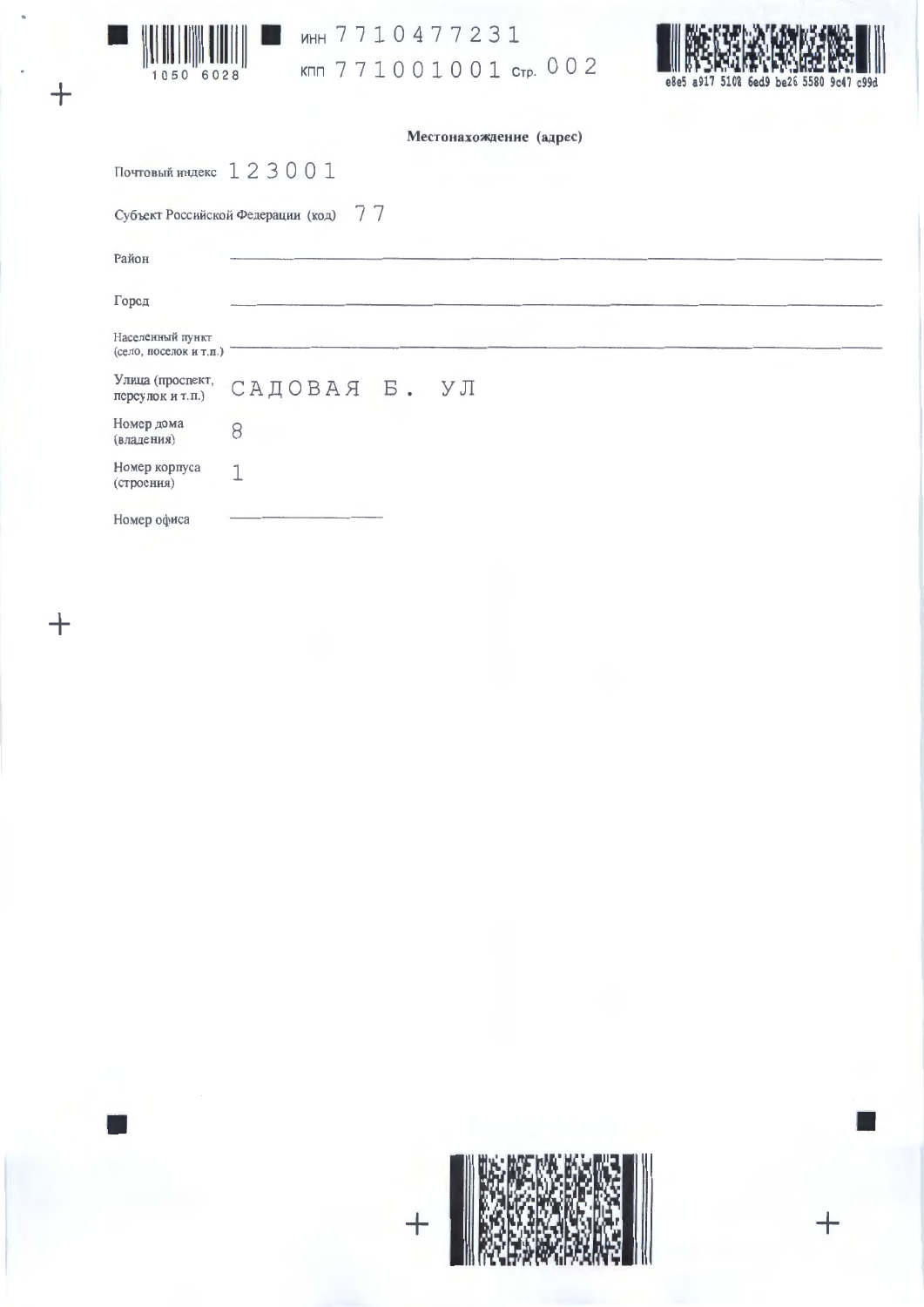

 $+$ 

 $\pm$ 

инн 7710477231

кпп 771001001 стр. 003



Форма по ОКУД 0710001

## Бухгалтерский баланс

## **АКТИВ**

| Пояснения <sup>1</sup> | Наименование<br>показателя                   | Kod  | На отчетную дату<br>строки отчетного периода                                                                                                                                                                                                                                                                                                                                                                                                                                             | На 31 декабря<br>предыдущего года | На 31 декабря года,<br>предшествующего<br>предыдущему |
|------------------------|----------------------------------------------|------|------------------------------------------------------------------------------------------------------------------------------------------------------------------------------------------------------------------------------------------------------------------------------------------------------------------------------------------------------------------------------------------------------------------------------------------------------------------------------------------|-----------------------------------|-------------------------------------------------------|
| $\mathbf{1}$           | $\mathbf{2}$                                 | 3    | $\overline{4}$                                                                                                                                                                                                                                                                                                                                                                                                                                                                           | $\mathsf{s}$                      | 6                                                     |
|                        | І. ВНЕОБОРОТНЫЕ АКТИВЫ                       |      |                                                                                                                                                                                                                                                                                                                                                                                                                                                                                          |                                   |                                                       |
|                        | Нематериальные активы                        |      | $\begin{tabular}{c} 1110 \end{tabular} \begin{tabular}{c} \textbf{---} & \textbf{---} & \textbf{---} & \textbf{---} & \textbf{---} & \textbf{---} & \textbf{---} & \textbf{---} & \textbf{---} & \textbf{---} & \textbf{---} & \textbf{---} & \textbf{---} & \textbf{---} & \textbf{---} & \textbf{---} & \textbf{---} & \textbf{---} & \textbf{---} & \textbf{---} & \textbf{---} & \textbf{---} & \textbf{---} & \textbf{---} & \textbf{---} & \textbf{---} & \textbf{---} & \textbf{$ |                                   |                                                       |
|                        | Результаты исследований и<br>разработок      |      | $\frac{1120 \text{ }}{\text{ }}$                                                                                                                                                                                                                                                                                                                                                                                                                                                         |                                   |                                                       |
|                        | Нематериальные поисковые<br>активы           |      | $\begin{tabular}{c} 1130 \end{tabular}$                                                                                                                                                                                                                                                                                                                                                                                                                                                  |                                   |                                                       |
|                        | Материальные поисковые<br>активы             |      | $1140$ $\longrightarrow$                                                                                                                                                                                                                                                                                                                                                                                                                                                                 |                                   |                                                       |
| 5200                   | Основные средства                            | 1150 | 1401                                                                                                                                                                                                                                                                                                                                                                                                                                                                                     | 1401                              | 1401                                                  |
|                        | Доходные вложения<br>в материальные ценности |      | $1160$ - $\overline{\phantom{}}$ - $\overline{\phantom{}}$ - $\overline{\phantom{}}$ - $\overline{\phantom{}}$ - $\overline{\phantom{}}$ - $\overline{\phantom{}}$ - $\overline{\phantom{}}$ - $\overline{\phantom{}}$ - $\overline{\phantom{}}$ - $\overline{\phantom{}}$ - $\overline{\phantom{}}$ - $\overline{\phantom{}}$ - $\overline{\phantom{}}$ - $\overline{\phantom{}}$ - $\overline{\phantom{}}$ - $\$                                                                       |                                   |                                                       |
|                        | Финансовые вложения                          |      | $1170$ $\longrightarrow$                                                                                                                                                                                                                                                                                                                                                                                                                                                                 |                                   |                                                       |
|                        | Отложенные налоговые активы                  |      | $\begin{tabular}{c} 1180 \end{tabular}$                                                                                                                                                                                                                                                                                                                                                                                                                                                  |                                   |                                                       |
| 5240                   | Прочие внеоборотные активы                   | 1190 | 174                                                                                                                                                                                                                                                                                                                                                                                                                                                                                      | 174                               | 174                                                   |
|                        | Итого по разделу I                           | 1100 | 1575                                                                                                                                                                                                                                                                                                                                                                                                                                                                                     | 1575                              | 1575                                                  |
|                        | <b>II. ОБОРОТНЫЕ АКТИВЫ</b>                  |      |                                                                                                                                                                                                                                                                                                                                                                                                                                                                                          |                                   |                                                       |

|      | Запасы                                                          | 1210 |        |       |       |
|------|-----------------------------------------------------------------|------|--------|-------|-------|
|      | Налог на добавлеиную стоимость<br>по приобретённым ценностям    | 1220 |        |       |       |
| 5500 | Дебиторская задолженность                                       | 1230 | 573    | 300   | 272   |
|      | Финансовые вложения (за исклю-<br>чением денежных эквивалентов) | 1240 | 0      | 79820 |       |
|      | Денежные средства и денежные<br>эквиваленты                     | 1250 | 101808 | 5432  | 79304 |
|      | Прочие оборотные активы                                         | 1260 |        |       |       |
|      | Итого по разделу I1                                             | 1200 | 102381 | 85552 | 79576 |
|      | БАЛАНС                                                          | 1600 | 103956 | 87127 | 81151 |

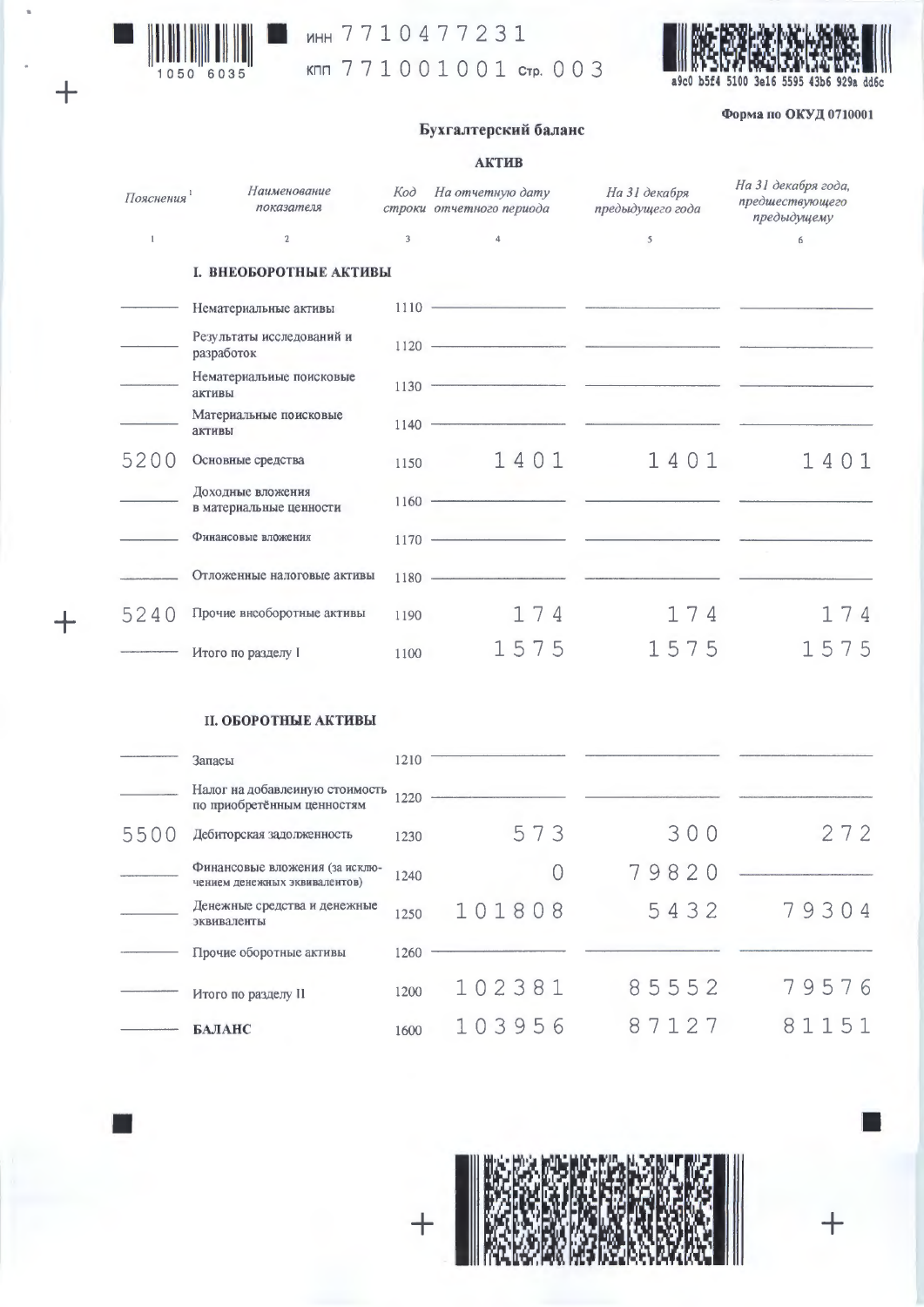

 $\overline{+}$ 

 $+$ 

## инн 7710477231

кпп 771001001 стр. 004



## ПАССИВ

| Пояснения    | Наименование<br>показателя                                                        | Код<br>строки | На отчетную дату<br>отчетного периода | На 31 декабря<br>предыдущего года | На 31 декабря года,<br>предшествующего<br>предыдущему |
|--------------|-----------------------------------------------------------------------------------|---------------|---------------------------------------|-----------------------------------|-------------------------------------------------------|
| $\mathbf{1}$ | $\mathbf 2$                                                                       | 3             | 4                                     | 5                                 | 6                                                     |
|              | <b>III. КАПИТАЛ И РЕЗЕРВЫ</b>                                                     |               |                                       |                                   |                                                       |
|              | Уставный капитал (складочный<br>капитал, уставный фонд, вклады 1310<br>товарищей) |               |                                       |                                   |                                                       |
|              | Собственные акции,<br>$\mathbf 2$<br>выкупленные у акционеров                     | 1320          |                                       |                                   |                                                       |
|              | Переоценка<br>внеоборотных активов                                                | 1340          |                                       |                                   |                                                       |
|              | Добавочный капитал<br>(без переоценки)                                            | 1350          |                                       |                                   |                                                       |
|              | Резервный капитал                                                                 | 1360          |                                       |                                   |                                                       |
|              | Нераспределенная прибыль<br>(непокрытый убыток)                                   | 1370          |                                       |                                   |                                                       |
|              | Итого по разделу III                                                              | 1300          |                                       |                                   |                                                       |
|              | <b>III. ЦЕЛЕВОЕ ФИНАНСИРОВАНИЕ</b>                                                | 3             |                                       |                                   |                                                       |
|              | Паевой фонд                                                                       | 1310          |                                       |                                   |                                                       |
|              | Целевой капитал                                                                   | 1320          |                                       |                                   |                                                       |
|              | Целевые средства                                                                  | 1350          | 100880                                | 84854                             | 8991<br>7                                             |
|              | Фонд недвижимого и особо<br>ценного движимого имущества                           | 1360          | 1401                                  | 1401                              | 14<br>-1                                              |
|              | Резервный и иные целевые<br>фонды                                                 | 1370          |                                       |                                   |                                                       |
|              | Итого по разделу III                                                              | 1300          | 102281                                | 86255                             | 80392                                                 |
|              | <b>IV. ДОЛГОСРОЧНЫЕ ОБЯЗАТЕЛЬСТВА</b>                                             |               |                                       |                                   |                                                       |
|              | Заемные средства                                                                  | 1410          |                                       |                                   |                                                       |
|              | Отложенные налоговые<br>обязательства                                             | 1420          |                                       |                                   |                                                       |
|              | Оценочные обязательства                                                           | 1430          |                                       |                                   |                                                       |
|              | Прочие обязательства                                                              | 1450          |                                       |                                   |                                                       |
|              | Итого по разделу IV                                                               | 1400          |                                       |                                   |                                                       |



 $\ddag$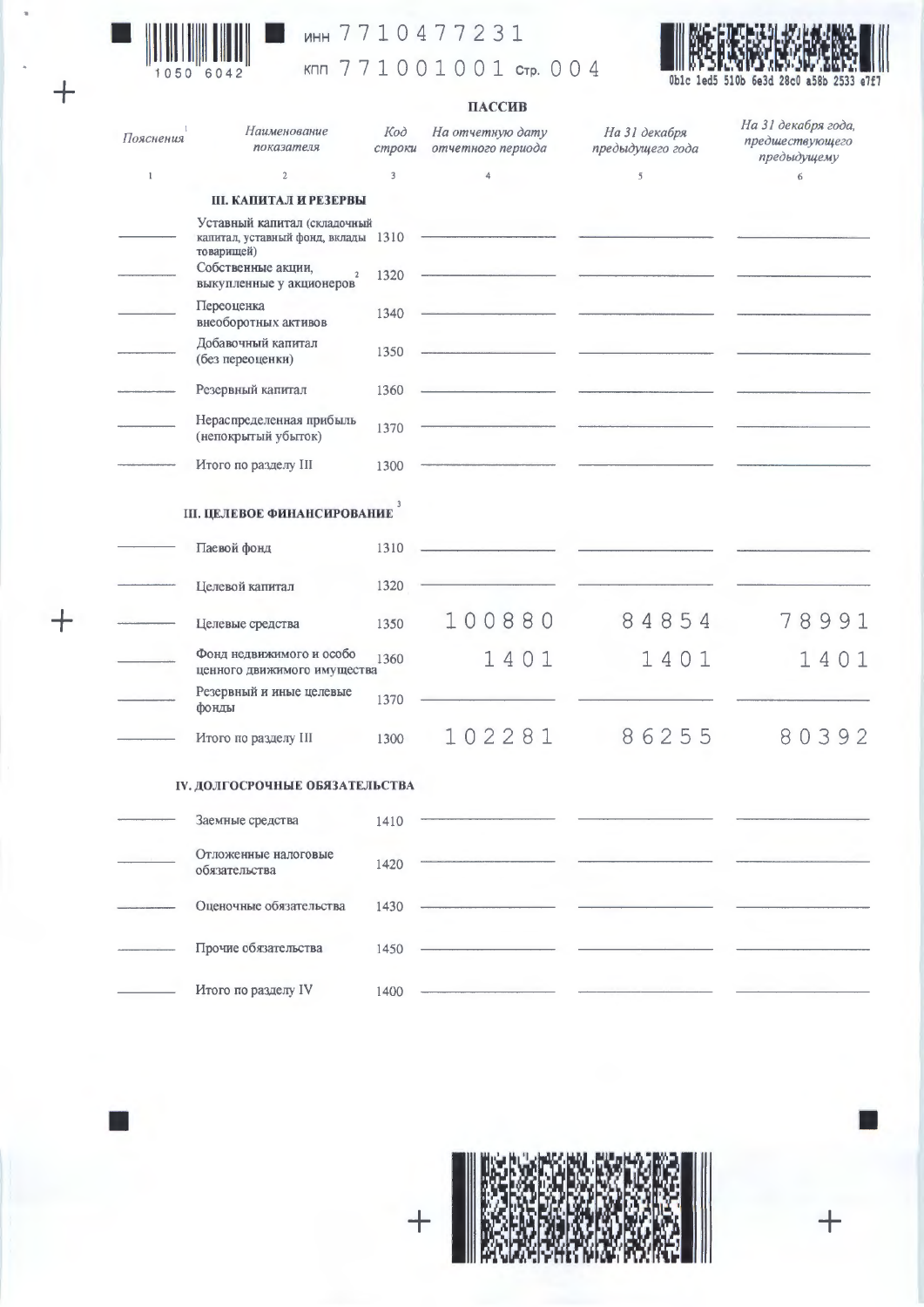

 $\ddot{}$ 

 $^{+}$ 

# MHH 7710477231

# KMM 771001001 CTP. 005



| Пояснения | Наименование<br>показателя            | Kod<br>строки           | На отчетную дату<br>отчетного периода | На 31 декабря<br>предыдущего года | На 31 декабря года,<br>предшествующего<br>предыдущему |
|-----------|---------------------------------------|-------------------------|---------------------------------------|-----------------------------------|-------------------------------------------------------|
| 1         | $\overline{2}$                        | $\overline{\mathbf{3}}$ | 4                                     | 5                                 | 6                                                     |
|           | <b>V. КРАТКОСРОЧНЫЕ ОБЯЗАТЕЛЬСТВА</b> |                         |                                       |                                   |                                                       |
|           | Заемные средства                      | 1510                    |                                       |                                   |                                                       |
| 5550      | Кредиторская задолженность 1520       |                         | 1010                                  | 211                               | 90                                                    |
|           | Доходы будущих периодов               | 1530                    |                                       |                                   |                                                       |
| 5700      | Оценочные обязательства               | 1540                    | 665                                   | 661                               | 569                                                   |
|           | Прочие обязательства                  | 1550                    |                                       |                                   |                                                       |
|           | Итого по разделу V                    | 1500                    | 1675                                  | 872                               | 759                                                   |
|           | БАЛАНС                                | 1700                    | 103956                                | 27<br>8                           | 51<br>8                                               |

Примечания<br>1 Указывается номер соответствующего пояснения к бухгалтерскому балансу и отчету о финансовых результатах.<br>2 Здесь и в других формах отчетов вычитаемый или отрицательный показатель показывается в круглых скобка



 $\mathrm{+}$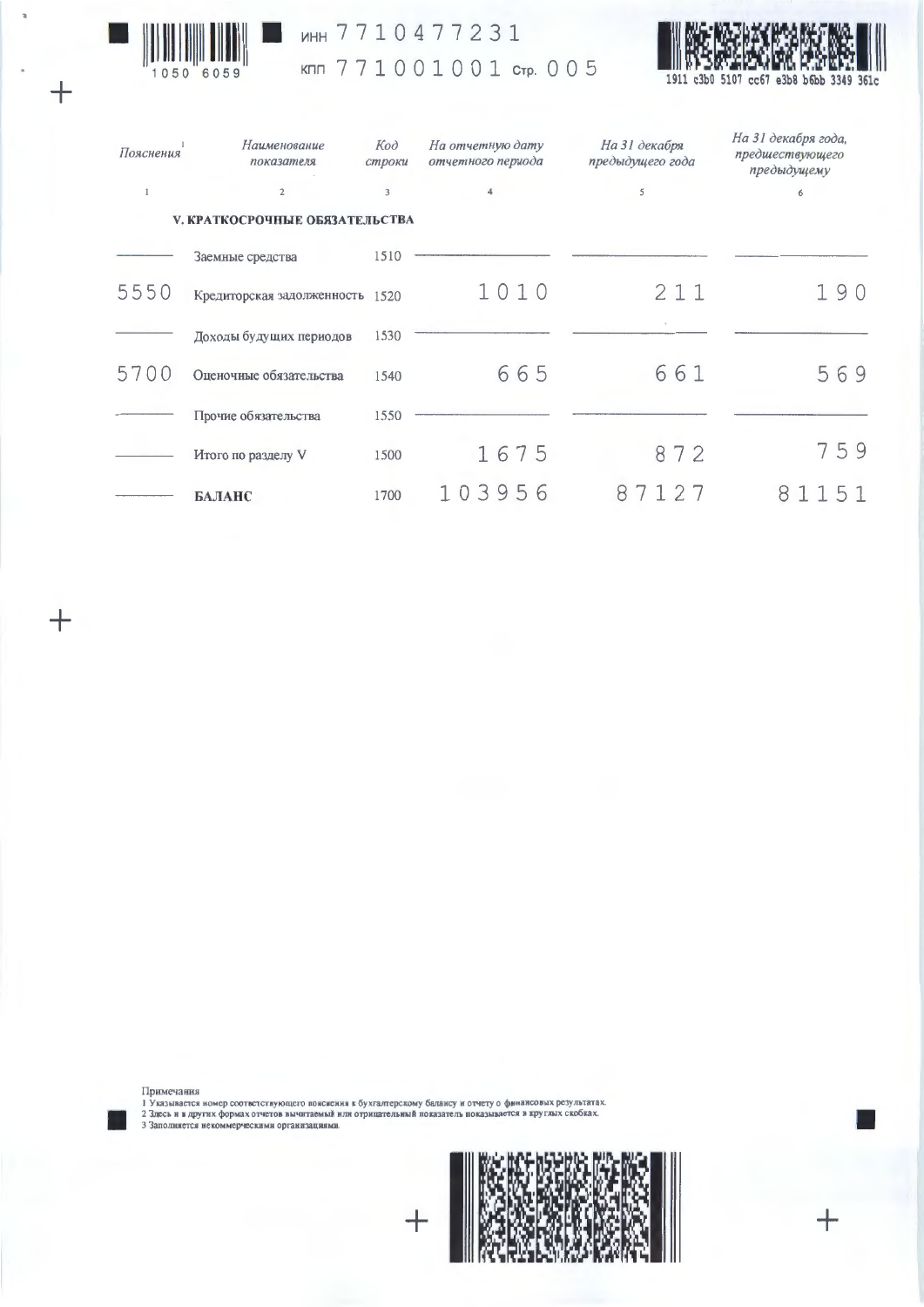

 $+$ 

## MHH 7710477231

кпп 771001001 стр. 006



#### Отчет о финансовых результатах

## Форма по ОКУД 0710002

| Пояснения<br>$\mathbf{1}$ | Наименование<br>показателя<br>$\overline{2}$                                                     | Код<br>строки<br>$\mathbf{3}$ | За отчетный год<br>$\overline{4}$ | За предыдущий год<br>5 |  |
|---------------------------|--------------------------------------------------------------------------------------------------|-------------------------------|-----------------------------------|------------------------|--|
|                           | Выручка <sup>2</sup>                                                                             | 2110                          |                                   |                        |  |
|                           | Себестоимость продаж                                                                             | 2120                          |                                   |                        |  |
|                           | Валовая прибыль (убыток)                                                                         | 2100                          |                                   |                        |  |
|                           | Коммерческие расходы                                                                             | 2210                          |                                   |                        |  |
|                           | Управленческие расходы                                                                           | 2220                          |                                   |                        |  |
|                           | Прибыль (убыток) от продаж                                                                       | 2200                          |                                   |                        |  |
|                           | Доходы от участия в других организациях                                                          | 2310                          |                                   |                        |  |
|                           | Проценты к получению                                                                             | 2320                          | 13509                             | 194                    |  |
|                           | Проценты к уплате                                                                                | 2330                          |                                   |                        |  |
|                           | Прочие доходы                                                                                    | 2340                          |                                   |                        |  |
|                           | Прочие расходы                                                                                   | 2350                          |                                   |                        |  |
|                           | Прибыль (убыток) до налогообложения                                                              | 2300                          | 13509                             | 194                    |  |
|                           | Текущий налог на прибыль                                                                         | 2410                          | (810)                             | (12)                   |  |
|                           | в т.ч. постоянные налоговые<br>обязательства (активы)                                            | 2421                          |                                   |                        |  |
|                           | Изменение отложенных налоговых обязательств                                                      | 2430                          |                                   |                        |  |
|                           | Изменение отложенных налоговых активов                                                           | 2450                          |                                   |                        |  |
|                           | Прочее                                                                                           | 2460                          |                                   |                        |  |
|                           | Чистая прибыль (убыток)                                                                          | 2400                          | 12699                             | 182                    |  |
|                           | Результат от переоценки внеоборотных активов,<br>не включаемый в чистую прибыль (убыток) периода | 2510                          |                                   |                        |  |
|                           | Результат от прочих операций, не включаемый<br>в чистую прибыль (убыток) периода                 | 2520                          |                                   |                        |  |
|                           | 3<br>Совокупный финансовый результат периода                                                     | 2500                          | 12699                             | 182                    |  |
|                           | СПРАВОЧНО                                                                                        |                               |                                   |                        |  |
|                           | Базовая прибыль (убыток) на акцию                                                                | 2900                          |                                   |                        |  |
|                           | Разводненная прибыль (убыток) на акцию                                                           | 2910                          |                                   |                        |  |

#### Примечания

примечания<br>1 Указывается номер соответствующего пояснения к бухгалтерскому балансу и отчету о финансовых результатах.<br>2 Быручка отражается за мннусом налога на добавленную стоимость, акцизов.<br>3 Совокупный финансовый резул



 $\ddot{}$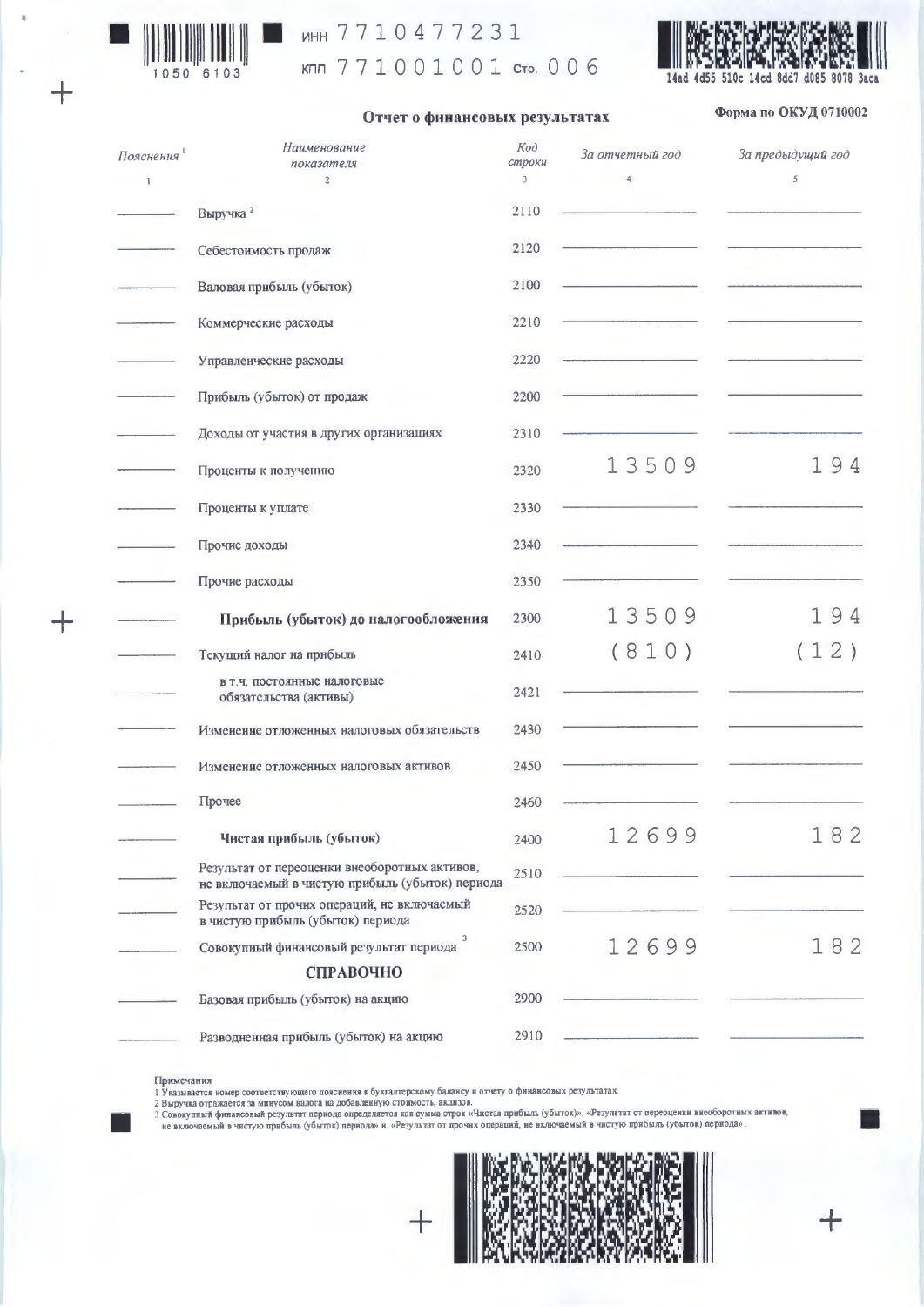

 $\ddot{+}$ 

 $\ddagger$ 

## инн 7710477231

кпп 771001001 стр. 007



### Отчет об изменениях капитала

Форма по ОКУД 0710003

|                                                                          |                                                                     |                                                        | 1. Движение капитала |                                                         |            |
|--------------------------------------------------------------------------|---------------------------------------------------------------------|--------------------------------------------------------|----------------------|---------------------------------------------------------|------------|
| Уставный<br>капитал<br>$\mathbf{1}$                                      | Собственные акции,<br>выкупленные<br>у акционеров<br>$\overline{2}$ | Добавочный капитал Резервный капитал<br>$\mathfrak{Z}$ | 4                    | Нераспределенная<br>прибыль (непокрытый<br>убыток)<br>5 | Итого<br>6 |
| Величина капитала на 31 декабря года, предшествующего предыдущему (3100) |                                                                     |                                                        |                      |                                                         |            |
|                                                                          | <b>Contract Contract Contract</b>                                   | 1401                                                   |                      |                                                         | 1401       |
|                                                                          |                                                                     |                                                        |                      |                                                         |            |
| Увеличение капитала - всего: (3210)                                      |                                                                     | (ПРЕДЫДУЩИЙ ГОД)                                       |                      |                                                         |            |
| в том числе:<br>чистая прибыль (3211)                                    |                                                                     |                                                        |                      |                                                         |            |
| переоценка имущества (3212)                                              |                                                                     |                                                        |                      |                                                         |            |
| доходы, относящиеся непосредственно<br>на увеличение капитала (3213)     |                                                                     |                                                        |                      |                                                         |            |
| дополнительный выпуск акций (3214)                                       |                                                                     |                                                        |                      |                                                         |            |
| увеличение номинальной стоимости акций (3215)                            |                                                                     |                                                        |                      |                                                         |            |
| реорганизация юридического лица (3216)                                   |                                                                     |                                                        |                      |                                                         |            |
| Уменьшение капитала - всего: (3220)                                      |                                                                     |                                                        |                      |                                                         |            |
| в том числе:<br>убыток (3221)                                            |                                                                     |                                                        |                      |                                                         |            |
| переоценка имущества (3222)                                              |                                                                     |                                                        |                      |                                                         |            |
| расходы, относящиеся непосредственно<br>на уменьшение капитала (3223)    |                                                                     |                                                        |                      |                                                         |            |
| уменьшение иоминальной стоимости акций (3224)                            |                                                                     |                                                        |                      |                                                         |            |
| уменьшение количества акций (3225)                                       |                                                                     |                                                        |                      |                                                         |            |
| реорганизация юридического лица (3226)                                   |                                                                     |                                                        |                      |                                                         |            |
| дивиденды (3227)                                                         |                                                                     |                                                        |                      |                                                         |            |
| Изменение добавочного капитала (3230)                                    |                                                                     |                                                        |                      |                                                         |            |
| Изменение резервного капитала (3240)                                     |                                                                     |                                                        |                      |                                                         |            |
|                                                                          |                                                                     |                                                        |                      |                                                         |            |
|                                                                          |                                                                     |                                                        |                      |                                                         |            |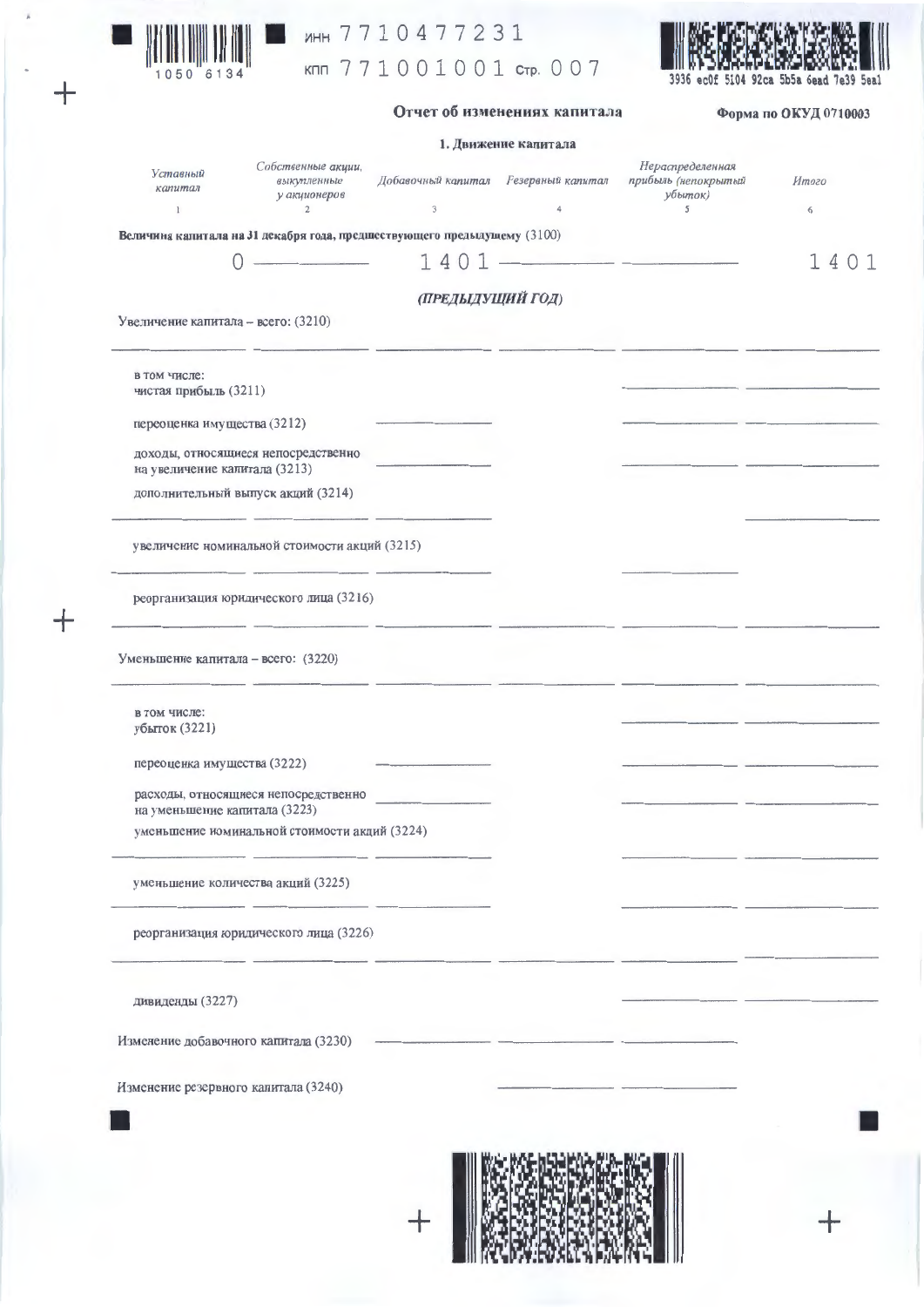$\ddot{}$ 

 $+$ 

# MHH 7710477231

KNN 771001001 CTP. 008



| Собственные акции,<br>выкупленные<br>у акционеров<br>$\mathbf{2}$ | $\overline{\mathbf{3}}$                                                                                                                                                                                                                                                                                                                                                                                                                                                         | $\overline{4}$                                                                                                                                                                                                                                                                                                                         | Нераспределенная<br>прибыль (непокрытый<br>убыток)<br>$\mathsf{S}$ | Итого<br>6               |
|-------------------------------------------------------------------|---------------------------------------------------------------------------------------------------------------------------------------------------------------------------------------------------------------------------------------------------------------------------------------------------------------------------------------------------------------------------------------------------------------------------------------------------------------------------------|----------------------------------------------------------------------------------------------------------------------------------------------------------------------------------------------------------------------------------------------------------------------------------------------------------------------------------------|--------------------------------------------------------------------|--------------------------|
|                                                                   |                                                                                                                                                                                                                                                                                                                                                                                                                                                                                 |                                                                                                                                                                                                                                                                                                                                        |                                                                    |                          |
|                                                                   |                                                                                                                                                                                                                                                                                                                                                                                                                                                                                 |                                                                                                                                                                                                                                                                                                                                        |                                                                    | 1401                     |
|                                                                   |                                                                                                                                                                                                                                                                                                                                                                                                                                                                                 |                                                                                                                                                                                                                                                                                                                                        |                                                                    |                          |
|                                                                   |                                                                                                                                                                                                                                                                                                                                                                                                                                                                                 |                                                                                                                                                                                                                                                                                                                                        |                                                                    |                          |
|                                                                   |                                                                                                                                                                                                                                                                                                                                                                                                                                                                                 |                                                                                                                                                                                                                                                                                                                                        |                                                                    |                          |
|                                                                   |                                                                                                                                                                                                                                                                                                                                                                                                                                                                                 |                                                                                                                                                                                                                                                                                                                                        |                                                                    |                          |
|                                                                   |                                                                                                                                                                                                                                                                                                                                                                                                                                                                                 |                                                                                                                                                                                                                                                                                                                                        |                                                                    |                          |
|                                                                   |                                                                                                                                                                                                                                                                                                                                                                                                                                                                                 |                                                                                                                                                                                                                                                                                                                                        |                                                                    |                          |
|                                                                   |                                                                                                                                                                                                                                                                                                                                                                                                                                                                                 |                                                                                                                                                                                                                                                                                                                                        |                                                                    |                          |
|                                                                   |                                                                                                                                                                                                                                                                                                                                                                                                                                                                                 |                                                                                                                                                                                                                                                                                                                                        |                                                                    |                          |
|                                                                   |                                                                                                                                                                                                                                                                                                                                                                                                                                                                                 |                                                                                                                                                                                                                                                                                                                                        |                                                                    |                          |
|                                                                   |                                                                                                                                                                                                                                                                                                                                                                                                                                                                                 |                                                                                                                                                                                                                                                                                                                                        |                                                                    |                          |
|                                                                   |                                                                                                                                                                                                                                                                                                                                                                                                                                                                                 |                                                                                                                                                                                                                                                                                                                                        |                                                                    |                          |
|                                                                   |                                                                                                                                                                                                                                                                                                                                                                                                                                                                                 |                                                                                                                                                                                                                                                                                                                                        |                                                                    |                          |
|                                                                   |                                                                                                                                                                                                                                                                                                                                                                                                                                                                                 |                                                                                                                                                                                                                                                                                                                                        |                                                                    |                          |
|                                                                   |                                                                                                                                                                                                                                                                                                                                                                                                                                                                                 |                                                                                                                                                                                                                                                                                                                                        |                                                                    |                          |
|                                                                   |                                                                                                                                                                                                                                                                                                                                                                                                                                                                                 |                                                                                                                                                                                                                                                                                                                                        |                                                                    |                          |
|                                                                   |                                                                                                                                                                                                                                                                                                                                                                                                                                                                                 |                                                                                                                                                                                                                                                                                                                                        |                                                                    |                          |
|                                                                   |                                                                                                                                                                                                                                                                                                                                                                                                                                                                                 |                                                                                                                                                                                                                                                                                                                                        |                                                                    |                          |
|                                                                   |                                                                                                                                                                                                                                                                                                                                                                                                                                                                                 |                                                                                                                                                                                                                                                                                                                                        |                                                                    |                          |
|                                                                   |                                                                                                                                                                                                                                                                                                                                                                                                                                                                                 |                                                                                                                                                                                                                                                                                                                                        |                                                                    |                          |
|                                                                   |                                                                                                                                                                                                                                                                                                                                                                                                                                                                                 |                                                                                                                                                                                                                                                                                                                                        |                                                                    | 1401                     |
|                                                                   |                                                                                                                                                                                                                                                                                                                                                                                                                                                                                 |                                                                                                                                                                                                                                                                                                                                        |                                                                    |                          |
|                                                                   | Увеличение капитала - всего: (3310)<br>чистая прибыль (3311)<br>переоценка имущества (3312)<br>доходы, относящиеся непосредственно<br>на увеличение капитала (3313)<br>дополнительный выпуск акций (3314)<br>Уменьшение капитала - всего: (3320)<br>переоценка имущества (3322)<br>расходы, относящиеся непосредственно<br>на уменьшение капитала (3323)<br>уменьшение количества акций (3325)<br>Изменение добавочного капитала (3330)<br>Изменение резервного капитала (3340) | Величина капитала на 31 декабря предыдущего года (3200)<br>увеличение номинальной стоимости акций (3315)<br>реорганизация юридического лица (3316)<br>уменьшение номинальной стоимости акций (3324)<br>реорганизация юридического лица (3326)<br>Величина капитала на 31 декабря отчетного года (3300)<br><u> Alexandria (m. 1888)</u> | Добавочный капитал Резервный капитал<br>(ОТЧЕТНЫЙ ГОД)             | $1401$ $-$<br>$1401$ $-$ |

 $+$ 



 $+$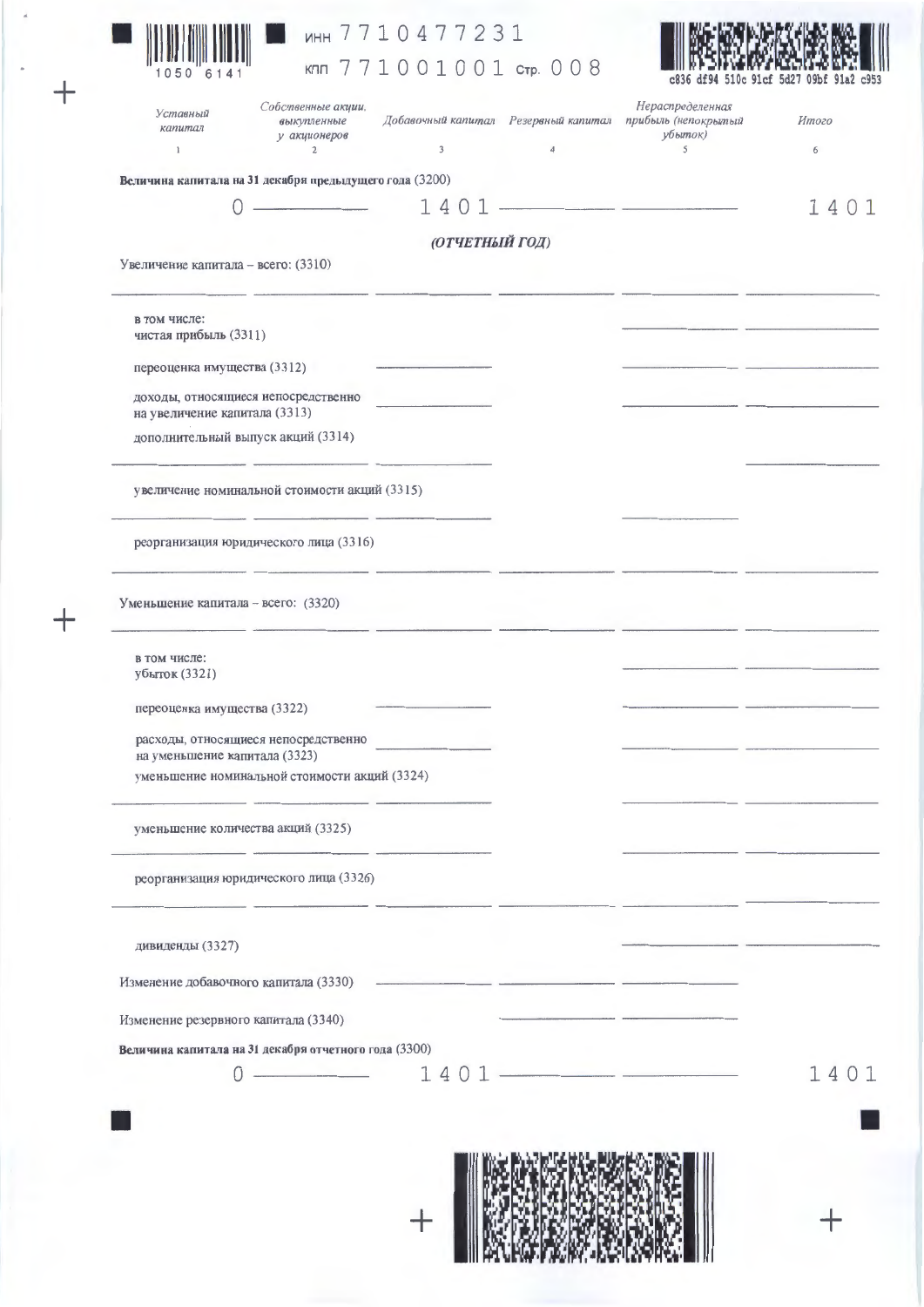

 $^{+}$ 

╅

# MHH 7710477231

кпп 771001001 стр. 009



### 2. Корректировка в связи с изменением учетной политики и исправлением ошибок

|                                                  |                |                                                       | Изменение капитала за предыдущий год |                          |                                   |  |
|--------------------------------------------------|----------------|-------------------------------------------------------|--------------------------------------|--------------------------|-----------------------------------|--|
| Наименование<br>показателя                       | Koò<br>строки  | На 31 декабря года,<br>предшествующего<br>предыдущему | за счет чистой прибыли<br>(убытка)   | за счет иных<br>факторов | На 31 декабря<br>предыдущего года |  |
| $\mathbb{I}$                                     | $\overline{c}$ | $\overline{3}$                                        | 4                                    | 5                        | 6                                 |  |
| Капитал - всего:                                 |                |                                                       |                                      |                          |                                   |  |
| до корректировок                                 |                | $3400$ $\longrightarrow$                              |                                      |                          |                                   |  |
| корректировка в связи с:                         |                |                                                       |                                      |                          |                                   |  |
| изменением учетной<br>политики                   |                |                                                       |                                      |                          |                                   |  |
| исправлением ошибок                              |                |                                                       | $3420$ $\overline{\phantom{}}$       |                          |                                   |  |
| после корректировок                              |                |                                                       |                                      |                          |                                   |  |
| в том числе:                                     |                |                                                       |                                      |                          |                                   |  |
| нераспределенная прибыль<br>(непокрытый убыток): |                |                                                       |                                      |                          |                                   |  |
| до корректировок                                 |                |                                                       | $3401$ $\longrightarrow$             |                          |                                   |  |
| корректировка в связи с:                         |                |                                                       |                                      |                          |                                   |  |
| изменением учетной<br><b>ПОЛИТИКИ</b>            |                |                                                       | $3411$ $\longrightarrow$             |                          |                                   |  |
| исправлением ошибок                              |                |                                                       | $3421$ $\longrightarrow$             |                          |                                   |  |
| после корректировок                              |                |                                                       |                                      |                          |                                   |  |
| по другим статьям капитала:                      |                |                                                       |                                      |                          |                                   |  |
| до корректировок                                 |                |                                                       | $3402$ $\longrightarrow$             |                          |                                   |  |
| корректировка в связи с:                         |                |                                                       |                                      |                          |                                   |  |
| изменением учетной<br><b>ПОЛИТИКИ</b>            |                |                                                       |                                      |                          |                                   |  |
| нсправлением ошибок                              |                |                                                       | $3422$ $\longrightarrow$             |                          |                                   |  |
| после корректировок                              |                |                                                       |                                      |                          |                                   |  |

### 3. Чистые активы

| Наименование<br>показателя | Код<br>строки | На 31 декабря<br>отчетного года | На 31 декабря<br>предыдущего года | На 31 декабря года,<br>предшествующего<br>предыдущему |
|----------------------------|---------------|---------------------------------|-----------------------------------|-------------------------------------------------------|
|                            |               |                                 |                                   |                                                       |
| Чистые активы              | 3600          |                                 |                                   |                                                       |



 $\ddag$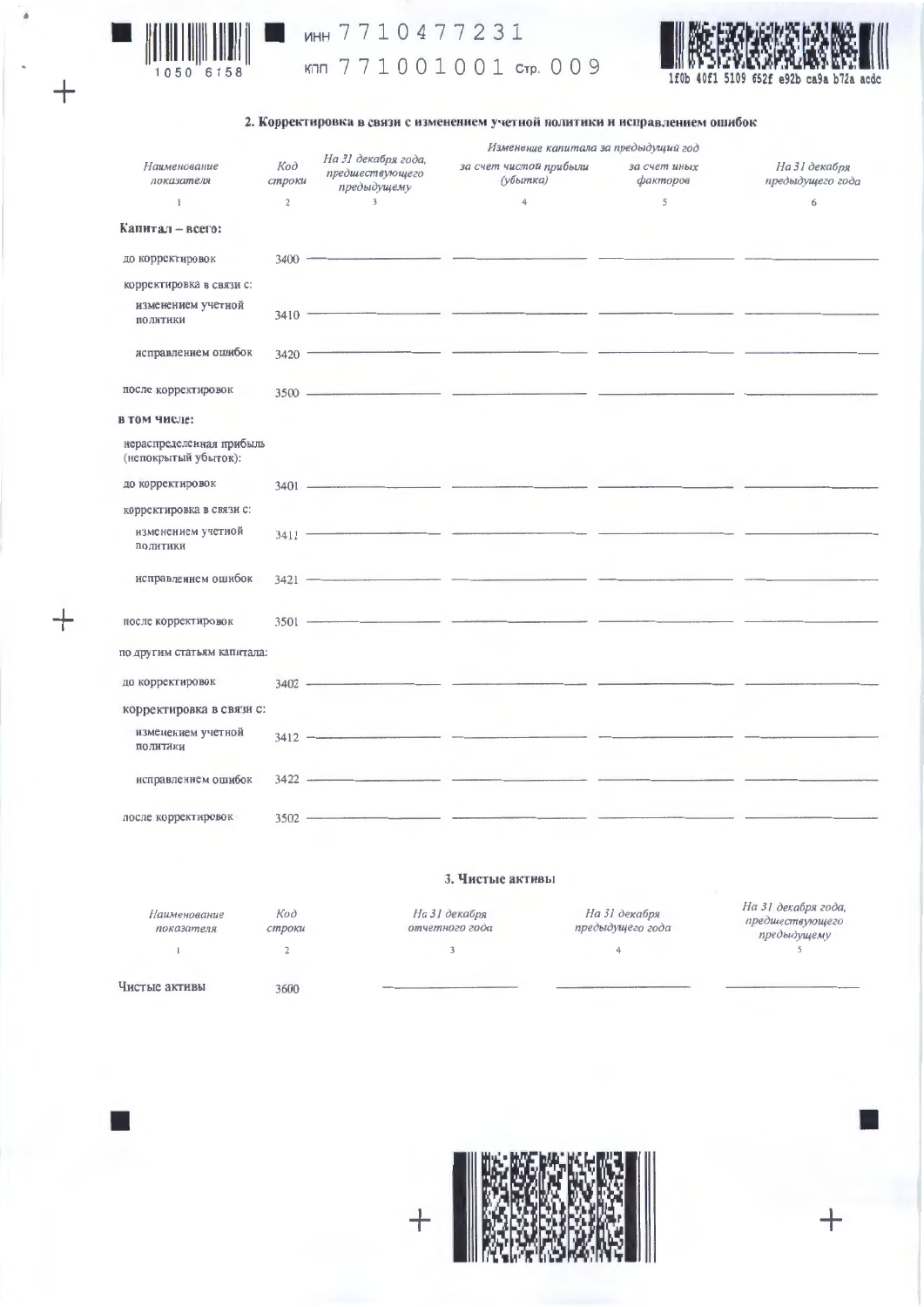

 $\ddot{}$ 

# MHH 7710477231

кпп 771001001 стр. 010



Отчет о движении денежных средств

Форма по ОКУД 0710004

| Наименование показателя                                                                                                                  | Код<br>строки<br>2 | За отчетный год<br>$\sqrt{3}$ | За предыдущий год<br>$\overline{4}$ |
|------------------------------------------------------------------------------------------------------------------------------------------|--------------------|-------------------------------|-------------------------------------|
| Денежные потоки от текущих операций                                                                                                      |                    |                               |                                     |
| Поступления - всего                                                                                                                      | 4110               | 118003                        | 28067                               |
| в том числе:                                                                                                                             |                    |                               |                                     |
| от продажи продукции, товаров, работ и услуг                                                                                             | 4111               |                               |                                     |
| арендных платежей, лицензионных платежей, роялти,<br>комиссионных и иных аналогичных платежей                                            | 4112               |                               |                                     |
| от перепродажи финансовых вложений                                                                                                       | 4113               |                               |                                     |
| прочие поступления                                                                                                                       | 4119               | 118003                        | 28067                               |
| Платежи - всего                                                                                                                          | 4120               | (21627)                       | (101939)                            |
| в том числе:                                                                                                                             |                    |                               |                                     |
| поставщикам (подрядчикам) за сырье, материалы, работы, услуги                                                                            | 4121               | (4940)                        | (5185)                              |
| в связи с оплатой труда работников                                                                                                       | 4122               | (12830)                       | (12901)                             |
| процентов по долговым обязательствам                                                                                                     | 4123               |                               |                                     |
| налог на прибыль                                                                                                                         | 4124               | (0)                           | (39)                                |
| прочие платежи                                                                                                                           | 4129               | (3857)                        | (83814)                             |
| Сальдо денежных потоков от текущих операций                                                                                              | 4100               | 96376                         | (73872)                             |
| Денежные потоки от инвестиционных операций                                                                                               |                    |                               |                                     |
| Поступления - всего                                                                                                                      | 4210               |                               |                                     |
| в том числе:                                                                                                                             |                    |                               |                                     |
| от продажи внеоборотных активов (кроме финансовых вложений)                                                                              | 4211               |                               |                                     |
| от продажи акций других организаций (долей участия)                                                                                      | 4212               |                               |                                     |
| от возврата предоставленных займов, от продажи долговых ценных<br>бумаг (прав требования денежных средств к другим лицам)                | 4213               |                               |                                     |
| дивидендов, процентов по долговым финансовым вложениям и<br>аналогичных поступленнй от долевого участия в других организациях            | 4214               |                               |                                     |
| прочие поступления                                                                                                                       | 4219               |                               |                                     |
| Платежи - всего                                                                                                                          | 4220               |                               |                                     |
| в том числе:<br>в связи с приобретением, созданием, модернизацией, реконструкцией и<br>подготовкой к использованию внеоборотных активов  | 4221               |                               |                                     |
| в связи с приобретением акций других организаций (долей участия)                                                                         | 4222               |                               |                                     |
| в связи с приобретением долговых ценкых бумаг (прав требования де-<br>иежных средств к другим лицам), предоставление займов другим лицам | 4223               |                               |                                     |
| процентов по долговым обязательствам, включаемым в стоимость<br>инвестиционного актива                                                   | 4224               |                               |                                     |
| прочие платежи                                                                                                                           | 4229               |                               |                                     |
| Сальдо денсжных потоков от инвестиционных операций                                                                                       | 4200               |                               |                                     |

Сальдо денсжных потоков от инвестиционных операций

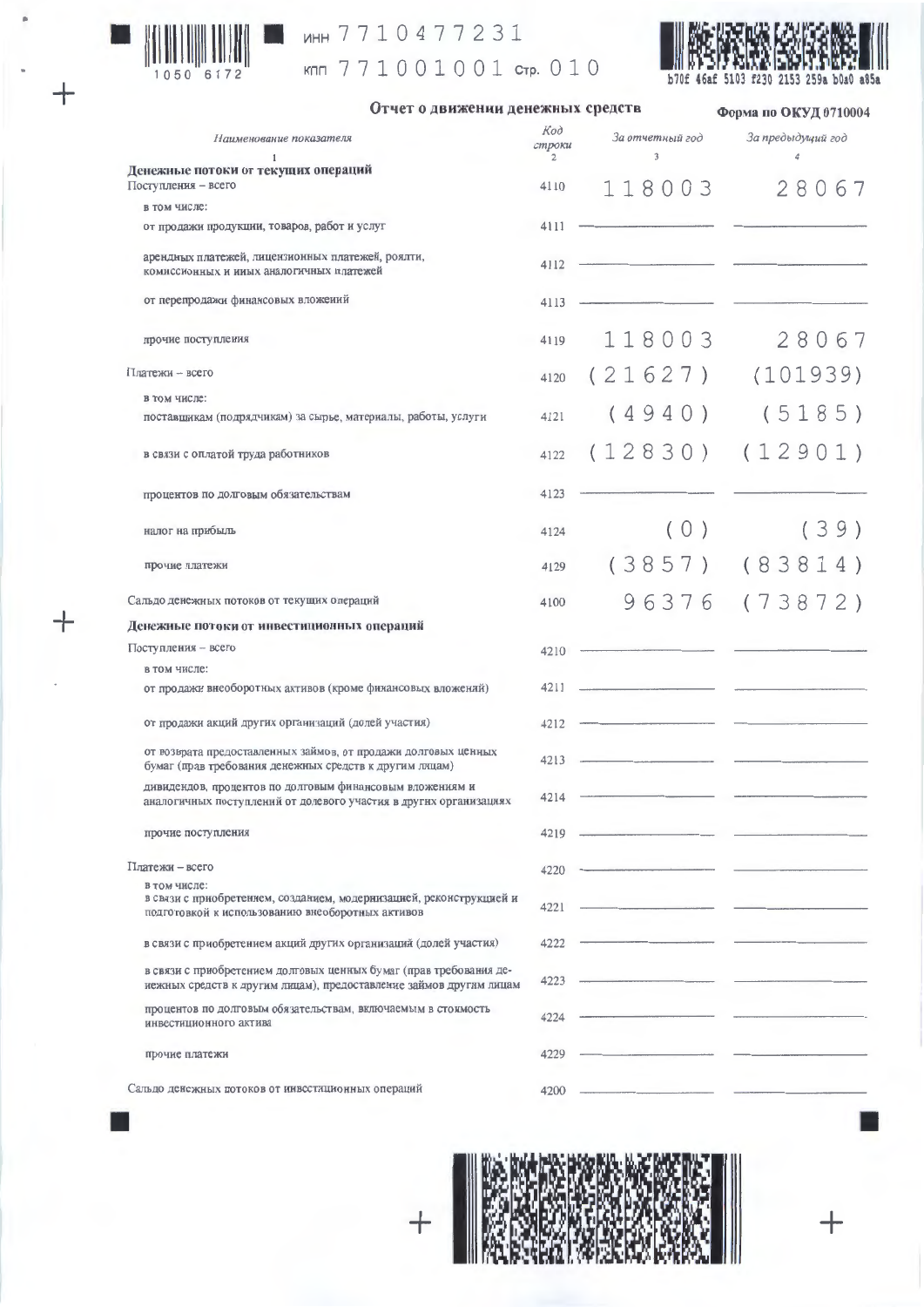

 $+$ 

 $+$ 

# MHH 7710477231

кпп 771001001 стр. 011



c830 a2bc 5105 eaa6 0ab6 938b 2d19 fb62

| Наименование показателя                                                                                                                      | Koo<br>строки<br>$\overline{2}$ | За отчетный год<br>$\overline{3}$             | За предыдущий год |
|----------------------------------------------------------------------------------------------------------------------------------------------|---------------------------------|-----------------------------------------------|-------------------|
| Денежные потоки от финансовых операций                                                                                                       |                                 |                                               |                   |
| Поступления - всего                                                                                                                          |                                 |                                               |                   |
| в том числе:                                                                                                                                 |                                 |                                               |                   |
| получение кредитов и займов                                                                                                                  |                                 | $4311$ $\longrightarrow$                      |                   |
| денежных вкладов собственников (участников)                                                                                                  |                                 | $4312$ $\longrightarrow$                      |                   |
| от выпуска акций, увеличения долей участия                                                                                                   |                                 | 4313                                          |                   |
| от выпуска облигаций, векселей и других долговых ценных бумаг и др.                                                                          |                                 | 4314                                          |                   |
| прочие поступления.                                                                                                                          |                                 | 4319                                          |                   |
| Платежи - всего                                                                                                                              |                                 | $4320$ $\longrightarrow$                      |                   |
| в том числе:<br>собственникам (участникам) в связи с выкупом у них акций (долей<br>участия) организаций или их выходом из состава участников |                                 | 4321                                          |                   |
| на уплату дивидендов и иных платежей по распределению прибыли в<br>пользу собственников (участников)                                         |                                 | 4322                                          |                   |
| в связи с погашением (выкупом) векселей и других долговых ценных<br>бумаг, возврат кредитов и займов                                         |                                 |                                               |                   |
| прочие платежи                                                                                                                               | $4329 -$                        | the property of the control of the control of |                   |
| Сальдо денежных потоков от финансовых операций                                                                                               | $4300 -$                        |                                               |                   |
| Сальдо денежных потоков за отчетный период                                                                                                   | 4400                            |                                               | 96376 (73872)     |
| Остаток денежных средств и денежных эквивалентов на начало<br>отчетного периода                                                              | 4450                            | 5432                                          | 79304             |
| Остаток денежных средств и денежных эквивалентов на конец<br>отчетного периода                                                               | 4500                            | 101808                                        | 5432              |
| Величина влияння изменений курса иностранной валюты по отношению<br>$k$ nv $6$ mo                                                            | $4490 -$                        |                                               |                   |



╅